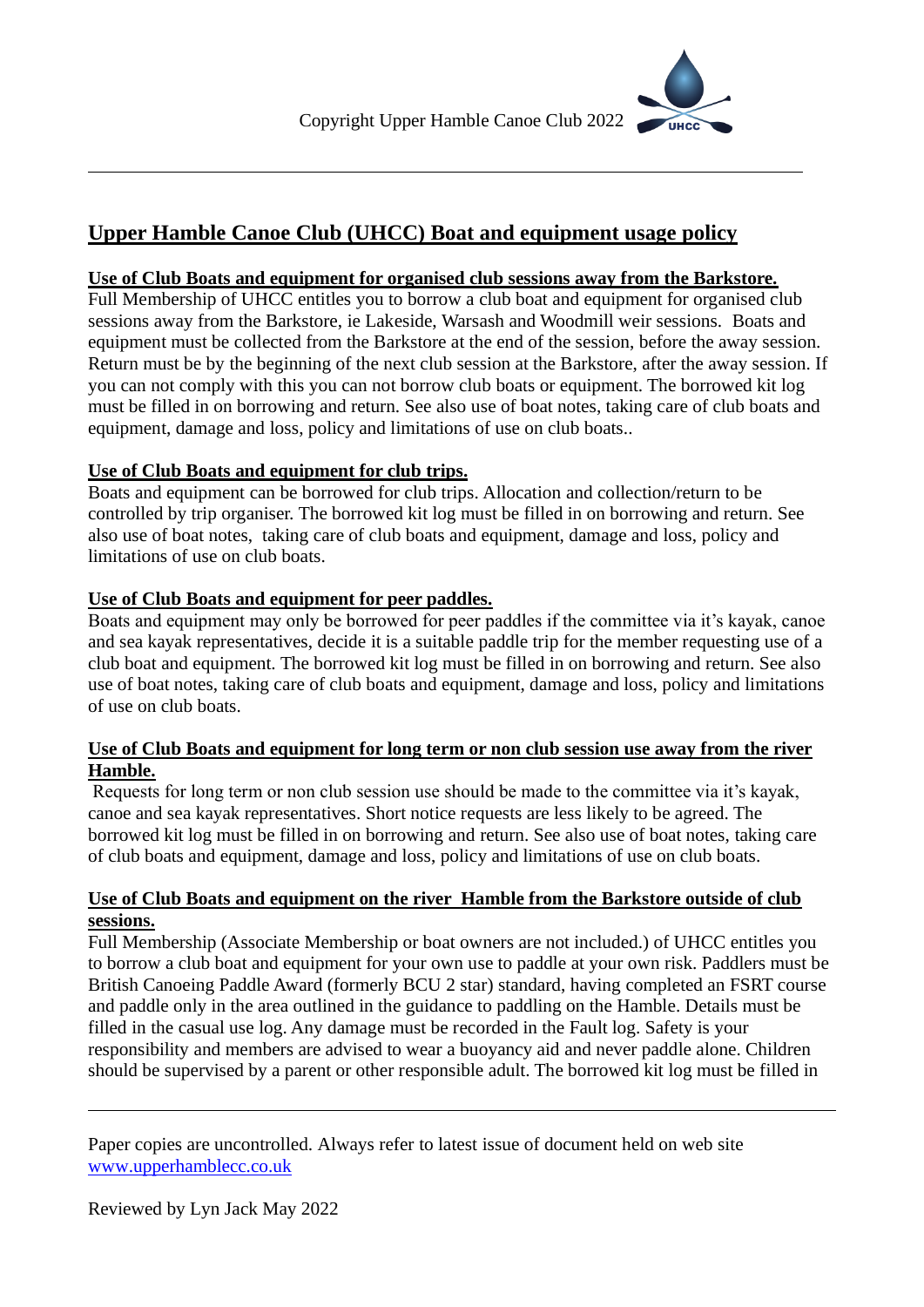# Copyright Upper Hamble Canoe Club 2022



on borrowing and return. See also use of boat notes, taking care of club boats and equipment, damage and loss policy, and limitations of use on club boats, Barkstore access request.

## **Use of boat notes**

## **Individual Members are not allowed to borrow more than one boat at a time or loan out Club equipment to their friends**. **Family memberships can borrow boats for all family members registered on their membership form.**

If you have friends or acquaintances who would like to try canoeing then they can take part in a taster session at one of the regular Club sessions subject to availability of equipment and a qualified person to instruct them and payment of the taster session fee. Individual or Family Members aged over 18 who are qualified BC coaches or instructors may at their discretion run taster sessions for interested groups, and may wave the normal taster fee.

# **Taking care of Club Boats and Equipment**

Members are asked to return all equipment to its allotted space. Open boats should be locked. Buoyancy Aids and spraydecks will rot and go mouldy if not hung up to dry. It costs a few seconds of your time to look after kit properly, it costs £40 to replace a buoyancy aid that has been abused and £25 to replace a spraydeck.

All boats must have some form of buoyancy fitted before use. Buoyancy bags where fitted should be inflated to 90% of capacity. (Over inflation causes them to leak when the weather gets hot). Rigid buoyancy must be securely fixed.

Buoyancy aids should be worn at all times by members.

Boats must not be dragged along the ground.

Boats must be returned to the Barkstore in a clean condition, with any water fully bailed out and put back in their space.

You must check all nuts and fittings are secure before taking the boat out on the water and return the boat with all of these fittings in place or report parts missing in the fault log.

Straps which are tightened using a mechanical ratchet are not to be used on any Club boat (because of the risk of damage caused by over tightening)

# **Damage and loss Policy**

You are responsible for any damage or loss that may occur to a Club boat and equipment, whilst in your care. You are expected to have repairs done to a professional standard or replace the boat or equipment as necessary. (Note, Plastic boats are not indestructible, folding it around a rock usually requires its replacement, this could cost you £1000)

We expect you to buy your own boats and equipment. Club boats and equipment are to introduce beginners to the sport and enable you to try out different aspects of the sport. As such there are some limitations on what you can do with Club boats.

-Club boats are not to be used to stop damage to members boats.

Paper copies are uncontrolled. Always refer to latest issue of document held on web site [www.upperhamblecc.co.uk](http://www.upperhamblecc.co.uk/)